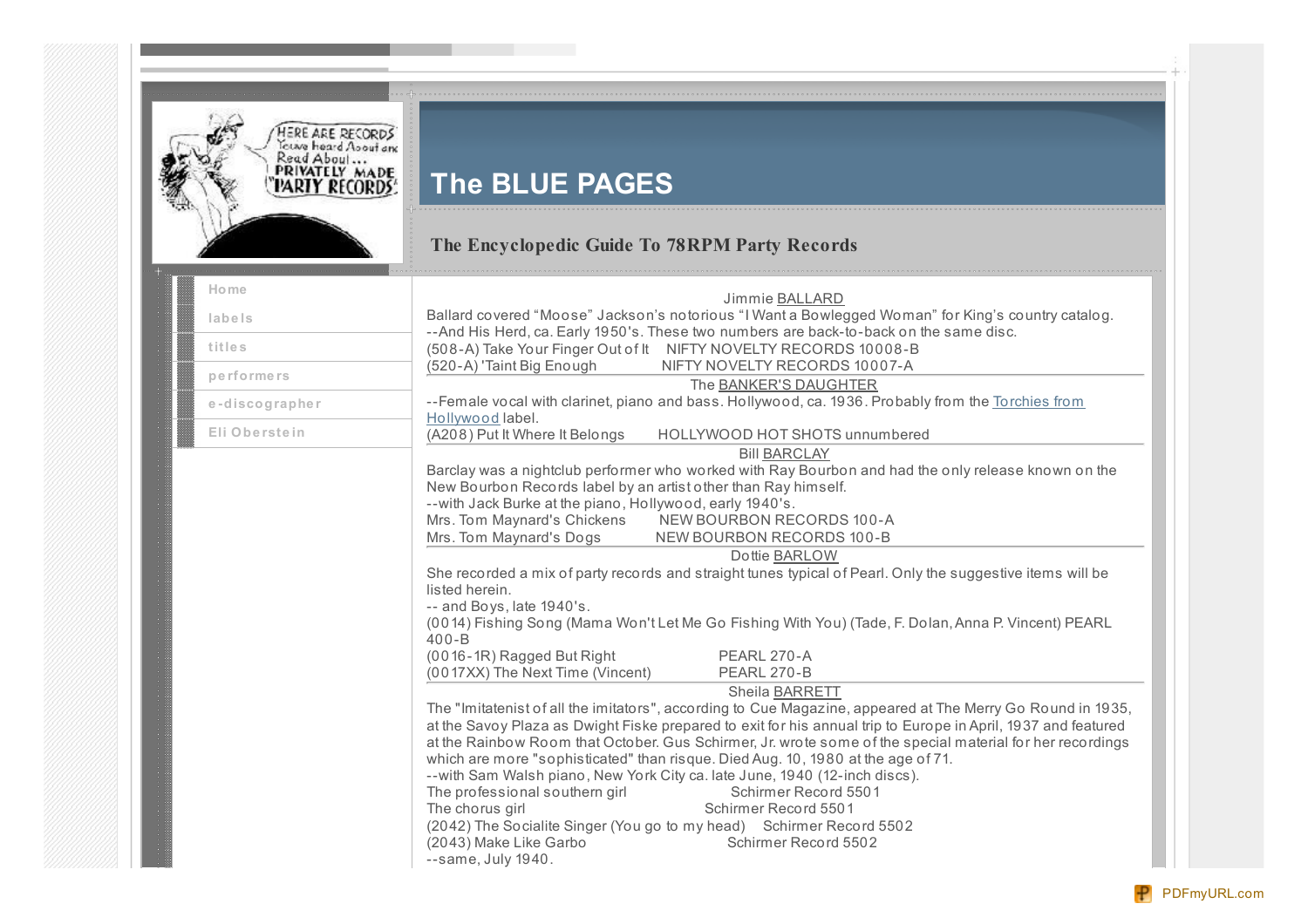| (2088) Mad about the boy (Noel Coward)<br>Schirmer Record 5506                                                                                                                                                                                                                                                                                                                                                                                     |
|----------------------------------------------------------------------------------------------------------------------------------------------------------------------------------------------------------------------------------------------------------------------------------------------------------------------------------------------------------------------------------------------------------------------------------------------------|
| (2089) Constructive criticism<br>Schirmer Record 5506                                                                                                                                                                                                                                                                                                                                                                                              |
| -- with Vin Hall, New York City, Fall 1947.                                                                                                                                                                                                                                                                                                                                                                                                        |
| Victoria Station<br>GALA 7001S-1                                                                                                                                                                                                                                                                                                                                                                                                                   |
| The Professional Southern Belle (Doing a New York nightclub for the first time) GALA 7002S-2                                                                                                                                                                                                                                                                                                                                                       |
| Death in the afternoon (daytime radio)<br>GALA 7003S                                                                                                                                                                                                                                                                                                                                                                                               |
| Night club menace<br><b>GALA 7004S</b>                                                                                                                                                                                                                                                                                                                                                                                                             |
| Sheila Barrett hit parade (Bert Lahr, Tallulah Bankhead, W.C. Fields, Al Jolson)<br>GALA 7005S                                                                                                                                                                                                                                                                                                                                                     |
| The Brooklyn-Continental Chanteuse- (International and over here too)<br>GALA7006S                                                                                                                                                                                                                                                                                                                                                                 |
| <b>BASIN ST. BOYS</b>                                                                                                                                                                                                                                                                                                                                                                                                                              |
| Steve Gibson, who would later form the Red Caps, sings bass. This Lynchburg, VA. group performed on<br>Bob Crosby's first record for Decca, a recording of "It's my night to howl" (Baxter-Haymes) and appeared in<br>the movie "The Duke Is Tops" (1936). Unrelated to the younger group that later recorded for Exclusive.<br>--Hollywood, late 1936. This is done to the tune of "Old Black Joe" and some later releases may be so<br>labelled. |
| RACY RECORDS HS 422A, *** unnumbered (HS 422A), HOT SHOTS FROM<br>Come, John, Come<br>HOLLYWOOD 422                                                                                                                                                                                                                                                                                                                                                |
| Eli BASSE                                                                                                                                                                                                                                                                                                                                                                                                                                          |
| Born December 27, 1905 in Leeds England, moved to Brooklyn as a child. Noted for his comedy writing for                                                                                                                                                                                                                                                                                                                                            |
| the likes of Joe E. Lewis, Sophie Tucker, Charley Drew and Woody Woodbury. He also co-wrote the musical                                                                                                                                                                                                                                                                                                                                            |
| "Strip for Action". Much of his own material is in Yiddish. comedy writer for 1950's and '60's TV. Died Dec.                                                                                                                                                                                                                                                                                                                                       |
| 20, 1979 in New York City.                                                                                                                                                                                                                                                                                                                                                                                                                         |
| --with Bobby Kroll & Orchestra, New York City ca. 1947.                                                                                                                                                                                                                                                                                                                                                                                            |
| (PS-402) Number 4 Hoomintosh Lane (Basse-Kroll) SONGCRAFT unnumbered<br>(PS-403) Since Chana Came Back From Havana (Kroll-Basse) SONGCRAFT unnumbered                                                                                                                                                                                                                                                                                              |
| (PS-404) Oom-Glick Blues (Basse-Kroll-Link) SONGCRAFT unnumbered (DM)                                                                                                                                                                                                                                                                                                                                                                              |
| (PS-405) Litvak Polka (Basse-Kroll-Link) SONGCRAFT unnumbered (DM)                                                                                                                                                                                                                                                                                                                                                                                 |
| -- with Bill Sloan Orch. New York City Fall, 1947.                                                                                                                                                                                                                                                                                                                                                                                                 |
| (L-503) The Landlord Song<br>LAFF unnumbered                                                                                                                                                                                                                                                                                                                                                                                                       |
| (L-505) G'litzyanner Rhumba (Kroll-Basse-Rich)<br><b>LAFF</b> unnumbered                                                                                                                                                                                                                                                                                                                                                                           |
| (L-506) Lefkowitz the Kop (Kroll-Basse-Rich)<br>LAFF unnumbered                                                                                                                                                                                                                                                                                                                                                                                    |
| (PS 509) I'm a Litvak and she's a Galitz (Basse-Kroll-Waner) Rumba  SONGCRAFT unnumbered                                                                                                                                                                                                                                                                                                                                                           |
| (PS 510) Pah-vulya (Take it easy) (Basse-Kroll) Samba<br>SONGCRAFT unnumbered                                                                                                                                                                                                                                                                                                                                                                      |
| --first title only, with The Larkin Sisters                                                                                                                                                                                                                                                                                                                                                                                                        |
| (L5073) Kun-Yi-Land (Coney Island Calypso) (Basse-Kroll)<br>LAFF unnumbered                                                                                                                                                                                                                                                                                                                                                                        |
| (L5081) Bialystoker Square Dance (Basse-Kroll)<br>LAFF unnumbered                                                                                                                                                                                                                                                                                                                                                                                  |
| Sherwin <b>BASSETT</b> and Jimmy ROGERS                                                                                                                                                                                                                                                                                                                                                                                                            |
| Jimmy Rogers entertained at the piano of the Club New Yorker when the following sides were made. He                                                                                                                                                                                                                                                                                                                                                |
| also recorded a few show tunes for LMS.                                                                                                                                                                                                                                                                                                                                                                                                            |
| --Decca studios, New York City, Nov. 1935.                                                                                                                                                                                                                                                                                                                                                                                                         |
| (60159A, B) Man about town<br>LIBERTY MUSIC SHOP L190                                                                                                                                                                                                                                                                                                                                                                                              |
| LIBERTY MUSIC SHOP L190<br>(60160A) Cellini                                                                                                                                                                                                                                                                                                                                                                                                        |
| (60160B) Cellini (The Menace of Venice)<br>LIBERTY MUSIC SHOP L190<br>Note: Issues with take B as Jimmie Rodgers                                                                                                                                                                                                                                                                                                                                   |
| Martha <b>BAY</b>                                                                                                                                                                                                                                                                                                                                                                                                                                  |
| --& Orch. Hollywood ca. 1936.                                                                                                                                                                                                                                                                                                                                                                                                                      |
| (A-200) Helping Haile Sel-Assie TORCHIES FROM HOLLYWOOD unnumbered                                                                                                                                                                                                                                                                                                                                                                                 |
| -dubs retitled "Helping Haile Selassie" *** unnumbered, *** 7A                                                                                                                                                                                                                                                                                                                                                                                     |
| <b>Eddie BEAL</b>                                                                                                                                                                                                                                                                                                                                                                                                                                  |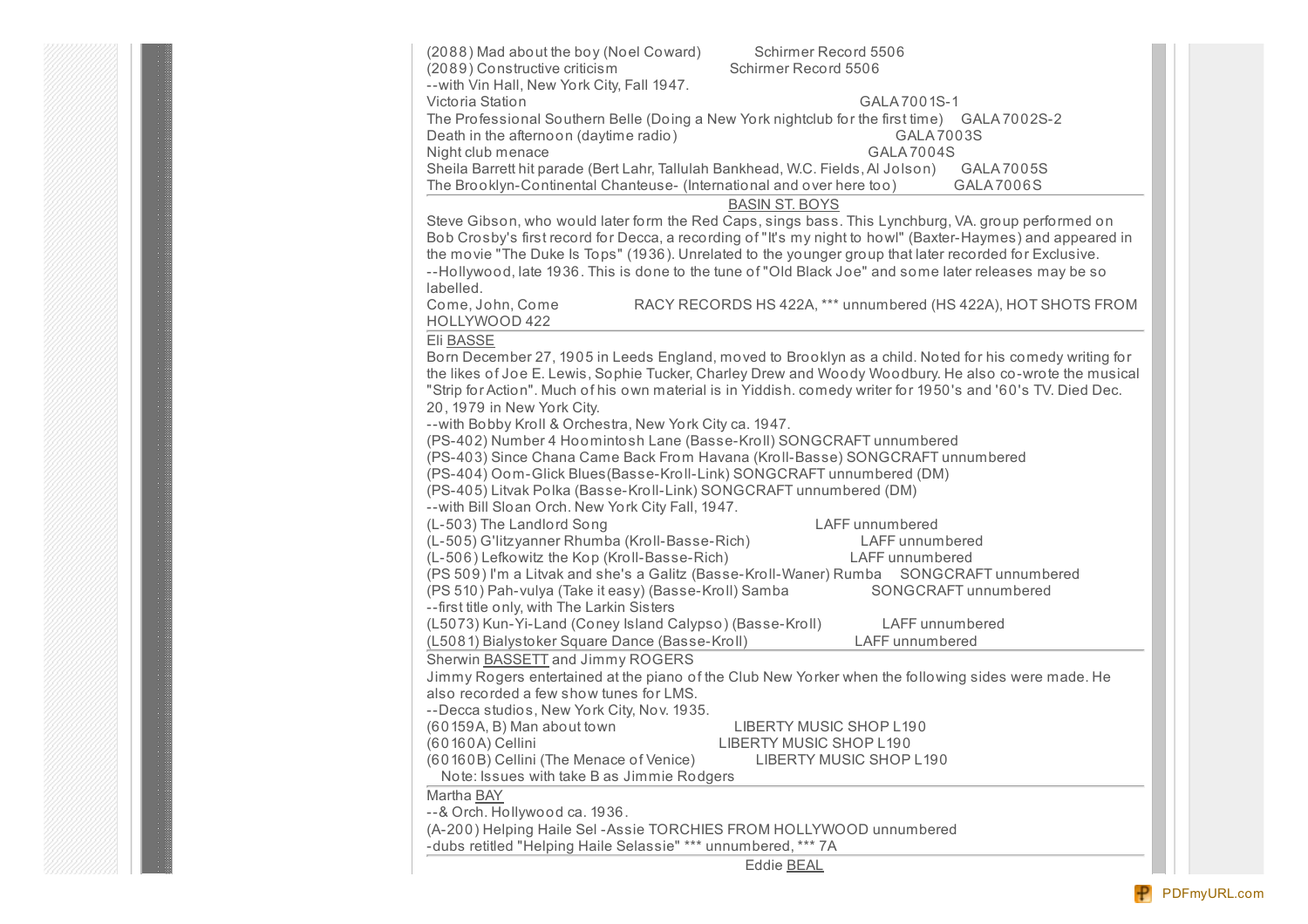Born June 10, 1913 in Redlands, CA. Came to Los Angeles as a drummer in 1931 then switched to piano. Toured the far east with Teddy Weatherford 1934-6 and must have been fresh off the boat when he waxed his Racy Records. In the 1940's Beal did accompaniments with his Fourtet and trio for Exclusive and other West Coast indies.Also comped for Billie Holiday briefly. He co-composed "Yes!" and "She's a comely wench" with Joe Greene. Later recorded with the Platters, The Diamonds and others.

--and his Harlem Swingsters, Hollywood, Recordings Inc. studio ca. Fall 1936.

(B3960) Don't ever marry a lady doctor-Ben Carter vocal RACY RECORDS HS420 (same mx. on both sides),

### HOLLYWOOD HOT SHOTS HS420 (1002), HOLLYWOOD HOT SHOTS 381A, \*\*\*

unnumbered (1002)

-later dub retitled "Stay Single" PARTY RECORD 500 (500B)

(B3961) If you want a goose get a gander -May Diggs, vocal RACY RECORDS HS419 (1001) (same mx. on both sides),

### HOT SHOTS FROM HOLLYWOOD 419, \*\*\* unnumbered (1001)

### George BEATTY

Born Sept. 5, 1895 Steubenville, OH. Wrote and acted on stage, in vaudeville and on radio. Described himself as, "Half humor, half wit." M.C.'d Ethel Waters radio program over WABC in 1933.

"I remind you: everything you say will be held against you."

"Well, in that case: Marlene Dietrich!"

-- Crazy House (Universal Films, 1943)

Died Aug. 6, 1971 in Hollywood, or 1943 -depending on your taste in humor.

--with Reg. Montgomery at the Piano. These are two sides of the same disc.

(FM-102-S) Do All Your Lovin' While You're Young (Beatty) FROLIC PRODUCTIONS 201B

(FM-104-S) No One Gave the Bride Away (Beatty) FROLIC PRODUCTIONS 202B

### Benny BELL

Real name Ben Samberg, born March 21, 1906, by the mid-1920's he was working as a song plugger and doubtless trying to place songs of his own. His first published tunes cashed in on the country music stampede ushered in by Vernon Dalhart's success. His biggest tune of any relevance to this volume was "Sweet Violets," a fill-in-the-blanks sort of double entendre lyric written to a tune from an 1890's German-American musical "Fritz among the Gypsies." It was arguably the catalyst of the entire party record phenomenon. He was a prolific writer and a determined recordist, making recordings in his own basement studio.

Bell underwent a revival in the mid-1970's as radio stations ventured to play "Shaving Cream," which eventually made it to the top 30 singles. (The first Vanguard LP reissue mistakenly used Phil Winston's recording.) Bell died on July 6, 1999. Note that many of his records are not risqué, some are not even intended to be comic but they are listed here for the sake of completeness. Radio Novelty and Bell Novelty share the same address and it is not certain if the performances which appear on both labels are identical. --as George's Hot Shots, Benny Bell, singing w. violin and piano; Victor studios, New York City. (73858) We do it just the same (Ben Samberg) Victor 23739

--As Benny Bimbo, New York City ca. 1936 .

She's Still Got It NOVELTY No. 403-A

Limericks (Who Knows One Better Than That?) (Ben Samberg) NOVELTY No. 403-B

--Club Cassada Orchestra, ca. 1937.

Hootshe Kootshe (Ben Samberg) RADIO RECORD 201, NOVELTY No. 201-B2

## Sweet Violets No. 3 (Ben Samberg) RADIO RECORD 201, NOVELTY No. 201-A

-Brooklyn, NY. ca. 1939. Correct dating of the Radio Novelty Records is problematic at best. They may not have been released in numerical order, perhaps there is some mystical number sequence involved. Clearly there are successive remakes of several popular tunes as well. Copyright dates apply to lyrics, some of which date back to 1929. To avoid a descent into chaos, discs are listed in order by issue number.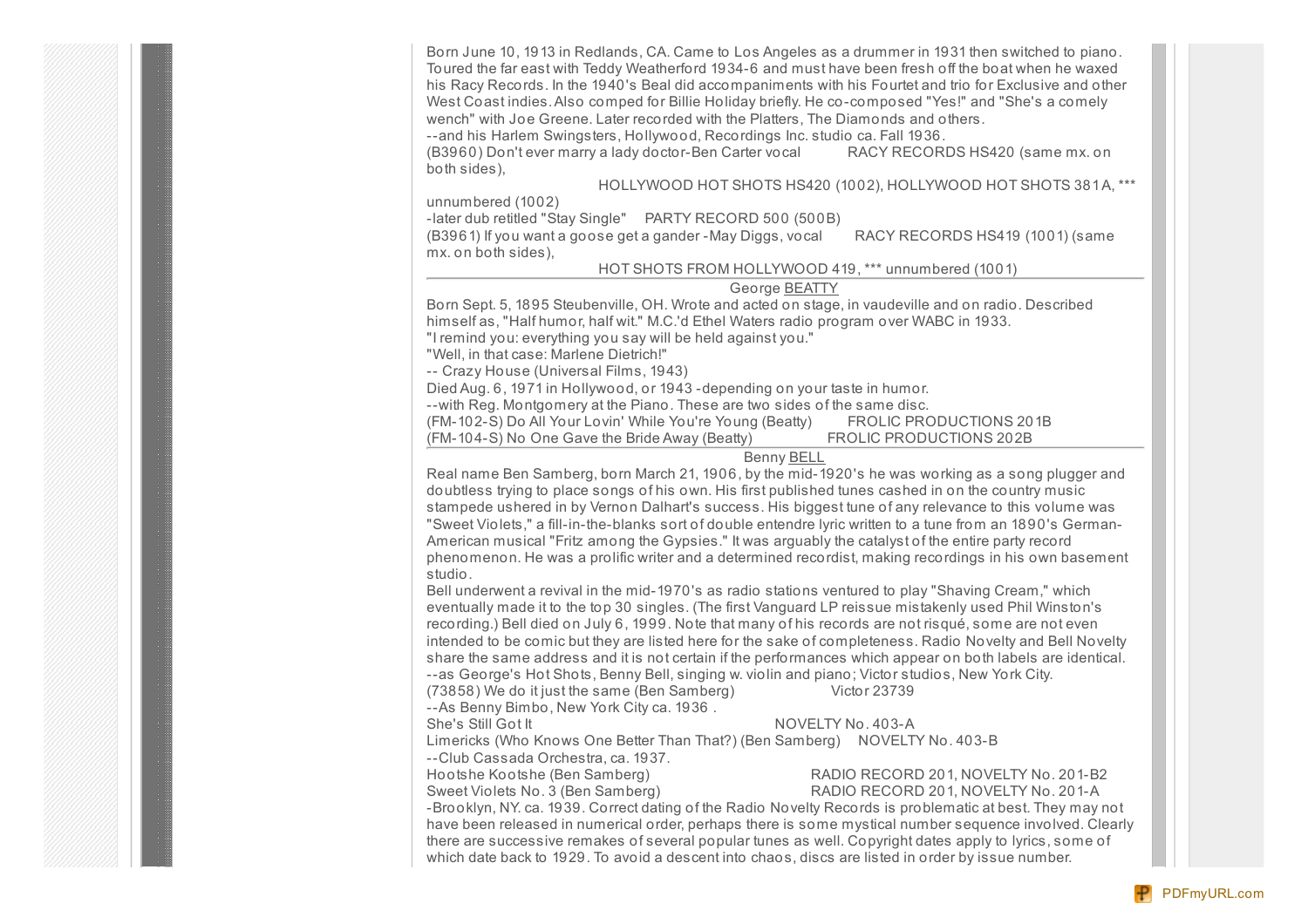I'll Never Get Drunk Again (Bell) RADIO NOVELTY RECORDS 129 A (129-3A) Dopey John RADIO NOVELTY RECORDS 156 I Know A Crazy Song **RADIO NOVELTY RECORDS** 156 Two Times To-night **RADIO NOVELTY RECORDS 228-A** (228-A, 2A and 5A) -1942. Yankee Doodle Rides Again (Benny Bell) RADIO NOVELTY RECORDS 275-A (HL) Our Country Right or Wrong (Benny Bell) RADIO NOVELTY RECORDS 275-B (HL) We Do It Just the Same (Benny Bell) RADIO NOVELTY RECORDS 354A Note: reverse by Al Tavel on some copies, Paul Winston on others. The tune was recorded by Bennie Moten in 1932. Hinkey Dinkey Polly Voo RADIO NOVELTY RECORDS 363 A (HL) Everything Is Honkey Dorey RADIO NOVELTY RECORDS 363 B (RRC) I Wish I Was Single Again RADIO NOVELTY RECORDS 390 A (390-6A) A Warsaw Love Song **RADIO NOVELTY RECORDS 390 B** Snow Balls **Snow Balls RADIO NOVELTY RECORDS 426 A** Oh That Dumb Bell RADIO NOVELTY RECORDS 426 B McCarthy and McGinnis RADIO NOVELTY RECORDS 432 --Frankie "Miggs" Rand and Band The Boat Song (Take a Ship for Yourself)(Ben Samberg) RADIO NOVELTY RECORDS 444 A A Disgusted Millionaire RADIO NOVELTY RECORDS 444 B She's So Clever (Ben Samberg) RADIO NOVELTY RECORDS 471 B (471B-PSV, 471-8B) The Automobile Song (Will You Love Me When-?) RADIO NOVELTY RECORDS 471A (471-A, 471-A-PSV, 471-3A, 471-5A) My Janitor's Can (Bell) RADIO NOVELTY RECORDS 480 A Fancy Definitions (Bell) RADIO NOVELTY RECORDS 480 B Noses Run In My Family **RADIO NOVELTY RECORDS 507-A (507-2A)** You're Made to Order for Me **RADIO NOVELTY RECORDS** 507-B. She's Still Got It (Ben Samberg) RADIO NOVELTY RECORDS 525-A (525-3A) There Ain't No Santa Clause (*sic*) (Ben Samberg) RADIO NOVELTY RECORDS 525-B (525-3B) Johnny Boy, Oh Johnny Boy (Benny Bell) RADIO NOVELTYRECORDS 582-A Eating My Heart Out Over You (Benny Bell) RADIO NOVELTY RECORDS 582-B --Frankie "Miggs" Rand and Band. I'm the Guy Who Took a Ship for Himself (Ben Samberg) RADIO NOVELTYRECORDS 606 A (606AA) Gone But Not Forgotten (Ben Samberg) RADIO NOVELTY RECORDS 606 B (606 B) I hope They Draft Me Soon RADIO NOVELTY RECORDS 642A The Alimony Blues RADIO NOVELTY RECORDS 642B Go To Work, You Jerk RADIO NOVELTY RECORDS 831A Did You Ever Hear That Song? (Samberg) RADIO NOVELTY RECORDS 831B My Mother Said I Shouldn't (Benny Bell) RADIO NOVELTY RECORDS 912 A I Had But Fifty Cents (Benny Bell) RADIO NOVELTY RECORDS 912 B The Boat Song (Take A Ship For Yourself) RADIO NOVELTY RECORDS 988 A, HUMOR 500 A Disgusted Millionaire RADIO NOVELTY RECORDS 998B --Bell took some heat for his risqué records so on his own label the double entendre items are diluted with a lot of ethnic comedy and songs. Brooklyn, ca. Late 1945. Benny Bell Blesses a Bride (Benny Bell) BELL NOVELTY RECORDS 120 A Misfortune, What Do You Want? (Benny Bell) BELL NOVELTY RECORDS 120 B --and his AGONY TRIO next title only, 1946.

[PDFmyURL.com](http://pdfmyurl.com?otsrc=watermark&otclc=0.01)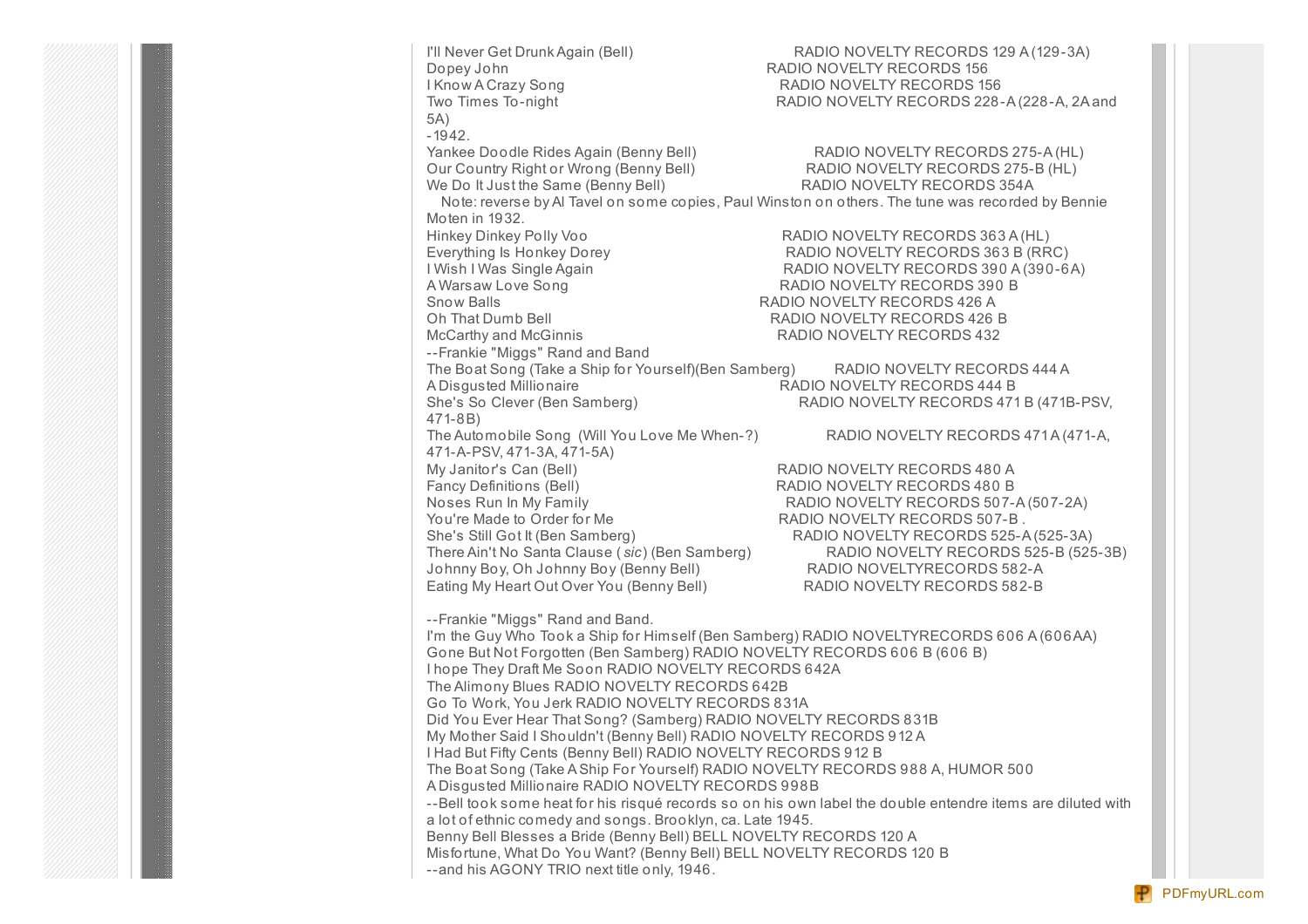The Son of Pincus the Peddler (Benny Bell) BELL NOVELTY RECORDS 230-A The First Hundred Years (Benny Bell) BELL NOVELTY RECORDS 230-B -- 246-B is anonymous. Oy HutAir G'dah-vird (Traditional) [Oy Could He Dahvin!] BELL NOVELTY RECORDS 246-A (3 Politicians) Russo-Polski Mazurka (Traditional) BELL NOVELTY RECORDS 246-B --and his AGONY TRIO next title only. Hey Joe Two Beers BELL NOVELTY RECORDS 327-A Pink Pills for Pale People BELL NOVELTY RECORDS 327-B, 460 Note: Dr. William's Pink Pills for Pale People was a patent medicine sold by Canadian politician George Taylor Fulford. A Disgusted Millionaire BELL NOVELTY RECORDS 332-A, 418 Elope with Me (Benny Bell) BELL NOVELTY RECORDS 332-B Hetzaleh Getzaleh Goo (Benny Bell) BELL NOVELTY RECORDS 385-A Gelt, Gelt, Gelt (Benny Bell) BELL NOVELTY RECORDS 385-B --390-B is uncredited. Yiddish Radio Broadcast BELL NOVELTY RECORDS 390-A Wedding Waltz BELL NOVELTY RECORDS 390-B Pincus Went To The Mountains (Traditional Folk Song) BELL NOVELTY RECORDS 413A A Disgusted Millionaire BELL NOVELTY RECORDS 413B (A Disgusted Millionaire - English) Mozzle Tuff Far'n M'chitten BELL NOVELTY RECORDS 415-A Hebrew School (Traditional Folk Song) BELL NOVELTY RECORDS 415-B Pincus Went To the Mountains BELL NOVELTY RECORDS 418 --late 1947. The Automobile Song BELL NOVELTY (Will You Love Me When--?) RECORDS 432 I Had But Fifty Cents BELL NOVELTY RECORDS 432 Moishe Pipick (Benny Bell) BELL NOVELTY RECORDS 434-A In The Subway (Benny Bell) BELL NOVELTY RECORDS 434-B Meet Me on the Corner BELL NOVELTY (In a Half-an-Hour) RECORDS 450, 915 Barnum Was Right BELL NOVELTY RECORDS 450, 915 -as Brownsville Syncopaters, probably an instrumental. Why this coupling partially duplicates the previous numbers is anyone's guess. The Brooklyn bounce (a jam session in B-flat) (Benny Bell) BELL NOVELTY RECORDS 450-A Eck ?? (Benny Bell) BELL NOVELTY RECORDS 915-B Wedding Bells BELL NOVELTY RECORDS 457 A You're Made to Order for Me BELL NOVELTY RECORDS 457 B Romania, Romania BELL NOVELTY RECORDS 460 Oy D'Veiber BELL NOVELTY RECORDS 460 --THE AGONY TRIO with Benny Bell. Hey Joe Two Beers (Samberg-Kalman) BELL NOVELTY Adapted from the "Sari Waltz" RECORDS 465A --AND HIS BROOKLYN MUSIC MAKERS. Pink Pills For Pale People (Benny Bell) BELL NOVELTY RECORDS 465B --Early 1948. Millstream BELL NOVELTY RECORDS 507 Oh That Dumbbell BELL NOVELTY RECORDS 507 Calypso Mendelbaum BELL NOVELTY RECORDS 516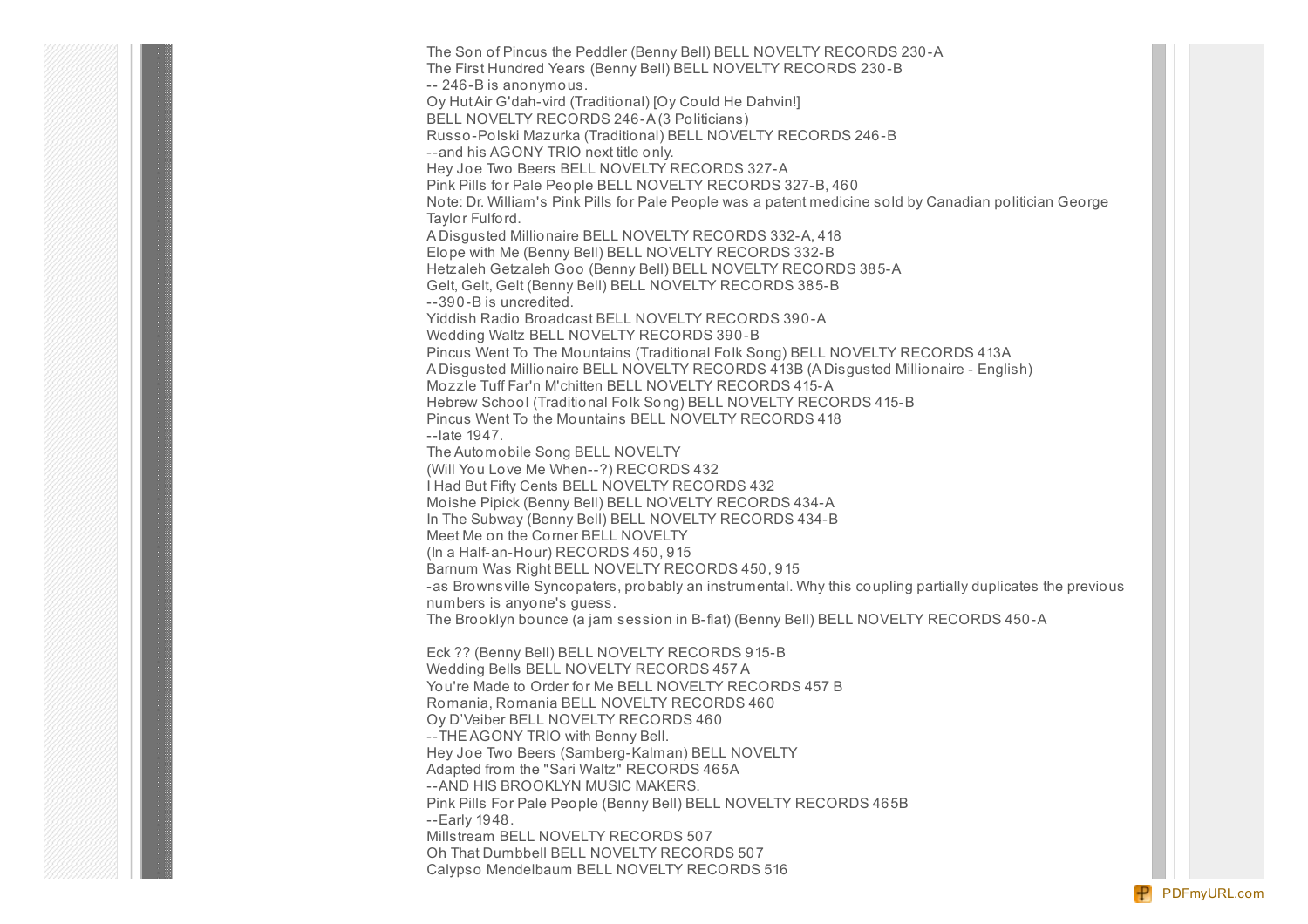Song of Peace BELL NOVELTY RECORDS 516 --AND HIS AGONY TRIO first title only. Pincus The Peddler (Benny Bell) BELL NOVELTY RECORDS 523-A Why Buy a Cow (When Milk Is Cheap) BELL NOVELTY RECORDS 523-B Living and Laughing (Benny Bell) BELL NOVELTY RECORDS 531-A Hungarian Chod'esh (Traditional) BELL NOVELTY RECORDS 531-B Bar Mitzvah Speech BELL NOVELTY RECORDS 638 A Celebration Fraylech BELL NOVELTY RECORDS 638 B (638B is anonymous) Eye-yi yah-da-dye (Traditional- BELL NOVELTY Benny Bell lyrics) [Ginger and Spice] RECORDS 740 A Happiness fraylech (Traditional) BELL NOVELTY RECORDS 740 B Politics BELL NOVELTY RECORDS 810 No Santa Clause [*sic*] BELL NOVELTY RECORDS 810 McCarthy and McGinnis BELL NOVELTY RECORDS 952 A Meet Me On The Corner (In A Half-an-hour) BELL NOVELTYRECORDS 952 B (915A) Dr. Yookle Kupvaytig BELL NOVELTY RECORDS 963 A No Chiseling BELL NOVELTY RECORDS 963 B  $-0.1949$ . Everybody Wants My Fanny SLAPSTICK 400A How Dry IAm SLAPSTICK 400B

Hebrew lessons (Benny Bell) ZION 198

Hatikvah ZION 198

Dale BELMONT

Born May 3, 1924 in Concord, MA. Real name Mary Elizabeth Collins. Made her stage debut at age 3 in Maynard, MA and later sang on WBZ in Boston. Billed as "Sinatra in Skirts," the highly photogenic model and sometime actress appeared at the Versailles and Casablanca clubs in New York City during 1944. Made a soundie of "I'll Be Seeing You" and "Do You Believe in Dreams?" with Ray Sinatra Orchestra and recorded as Dale Belmont & Her Texas Townmen on Bullet. Recorded again for Excelsior in 1946.Appeared at her husband Joe Bond's Sky-Vu Club in Dallas, TX in the late 1940's.At this writing she resides in Maine. --The Cover Girl Comedienne, with Johnny Cola Trio, Dallas, TX? ca. 1947.

(DB-1) Row Row Row ALL-SPICE unnumbered

(DB-2) Down Argentene (sic) Way ALL-SPICE unnumbered (AS 2), Royalty Command Performance unnumbered (as "Argentine")

--following tune is actually "How Could Red Riding Hood" (Randolph).

(DB-4) Red Ridding (sic) Hood ALL-SPICE unnumbered (AS)

(DB-5) Mrs. Rip Van Winkle ALL-SPICE unnumbered (AS 5)

(DB-8) He Don't Wanna ALL-SPICE unnumbered

(DB) It Could Happen To You Royalty Command Performance unnumbered

Gladys BENTLEY

Born in Philadelphia, Jan. 12, 1907. A prominent figure in the Harlem Renaissance, she performed in tuxedo and top hat at Harry Hansberry's Clam House on 133rd Street. The speakeasy was fictionalized as The Lobster Pot in Blair Niles' 1931 gay novel Strange Brother. She recorded for Okeh in the late 1920's and moved to the West Coast in the late 1930's as the Harlem Renaissance declined. In the 1950's her homosexuality and far left affiliations became a serious problem so she recanted her former lifestyle in "I Am A Woman Again" published in Life magazine. Joined the church and died Jan. 18, 1960. These recordings have been associated with Leroy Hurte's Bronze Records, a Los Angeles firm operating out of a storefront near Central Ave. but they predate any known activity on his part. The first session is sonically inferior to the second but considerably more explicit lyrically. "Diddle and Save the World" is a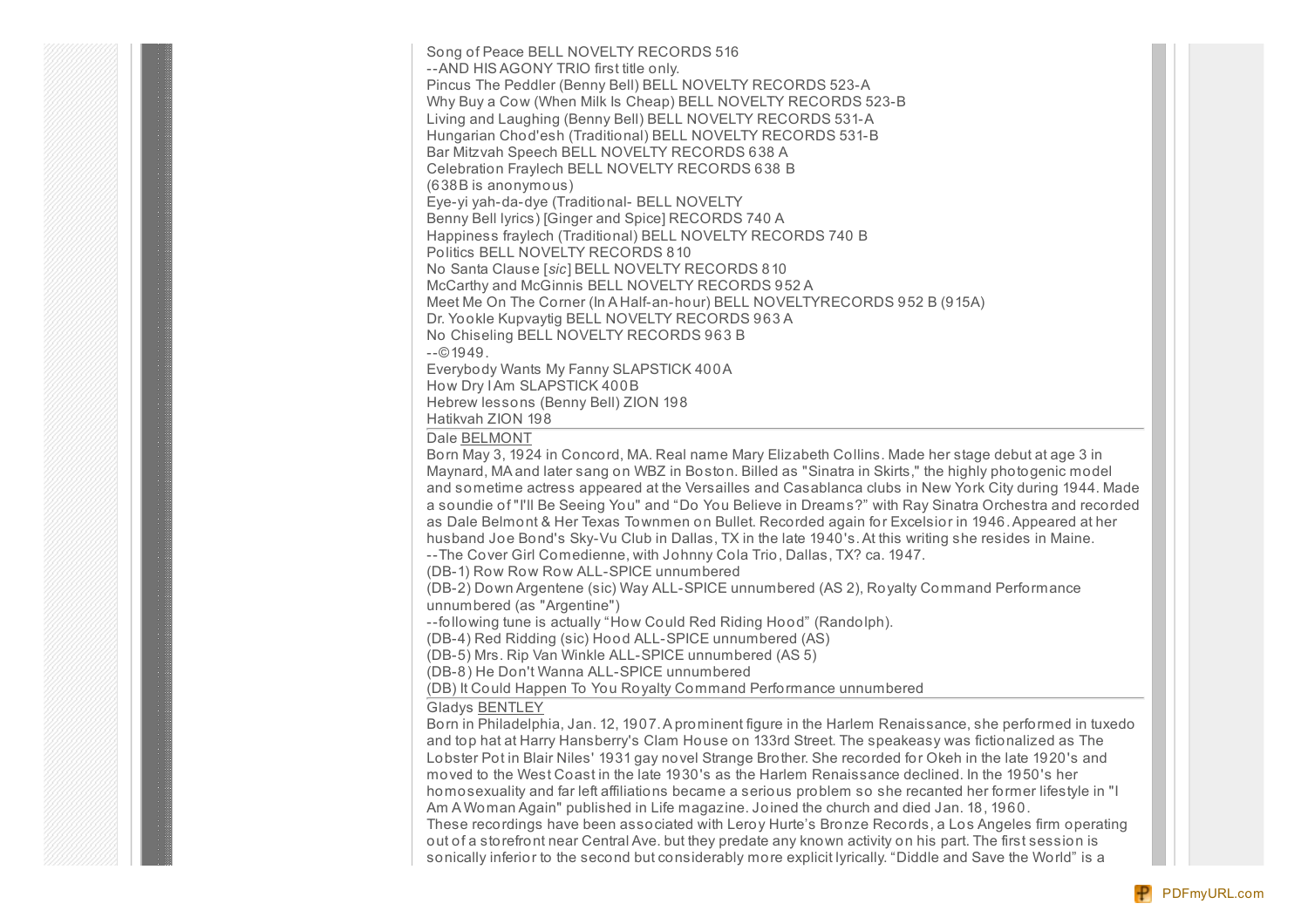parody of the 1935 "Rhythm Saved the World," an ephemeral pop tune with a very short shelf life that would seem to indicate a recording date ca. 1936 and a New York recording location. "Christopher Columbus" is not the riff tune by Chu Berry but a bawdy song "Christoforo Columbo" with a tenuous association with the 1893 Columbian Exposition in Chicago. --with piano accomp.All issues are anonymous.

Christopher Columbus \*\*\* unnumbered (BR107)

-an alternate take of Christopher Columbus exists but the tape dub has not yet been traced back to its 78 RPM source which is probably a Party Time release.

Over There \*\*\* unnumbered (BR108)

Diddle and Save the World \*\*\* unnumbered (BR109)

Dan McGrew \*\*\* unnumbered (BR110)

--Los Angeles, ca. 1940, with piano, bass & guitar accomp. plus male vocal interjections.

Gladys Isn't Gratis PARTYTIME unnumbered (PR-10A 1104)

Vice Versa PARTYTIME unnumbered (1112) (1111 in runout)

Myrtle Isn't Fertile PARTY TIME No. 2 (1114), \*\*\* 109 (PR-10A-1114)

Gone with the Wind PARTY TIME No. 1 (1115), \*\*\* 109 (PR-10A-1115)

Lock and Key TOP HAT unnumbered, \*\*\* unnumbered (BR105)

-alternate take as "The Locksmith" PARTY TIME No. 1 (1113), STAG 503 B (CMR-502-B)

Abie on the Reservation [same lyric as "Abies Irish Shastika"] TOP HAT unnumbered, \*\*\* unnumbered (BR106)

### BIG VERNON

Joseph Vernon Turner born May 18, 1911 in Kansas City. Blues shouter known as "Big Joe "Turner died in Los Angeles Nov. 24, 1985.

--as Big Vernon with K. Holden [Pete Johnson-piano born Kansas City, March 24, 1904 died in Buffalo, NY March 23, 1967]. San Francisco ca. late 1947.

Around The Clock Blues Pt. 1 STAG 508-A

Around The Clock Blues Pt. 2 STAG 508-B

Hot Nuts STAG 509-A

Steady Grinder STAG 509-B

### Nan BLAKSTONE

Born Naomi Ewald in Minnesota 1905.Attended high school and music school in Chicago, adopted the stage name Blackstone, later dropping the "c" from the name to avoid confusion with the famous magician Blackstone.Appeared in "The Far Cry" at the Liberty Theatre, NYC in 1926. In 1930 she was in Ruth Selwyn's "Nine Fifteen Review" and starred in the Theatre Guild's Garrick Gaieties in the summer of that year. In 1931 she was at the Club Argonaut, NYC with "pansy" star Jean Malin. Opened at the Monseigneur in London, January 26, 1932 for a short appearance and went over so well that her engagement was extended through the summer. Returned to the U.S. in November to appear in "Forward March." Headlined at the Caveau Basque in Feb. of 1934, The Casino Town Club with Bruz Fletcher in March/early April, then moved to the Petit Palais. She appeared at the Clover Club in Los Angeles in 1934-5 and married Heine Brand in October. H. Brand produced a recording session in March of 1936 during one of her many dates at Chicago's Colony Club. To the Yacht Club (NYC) in 1936. Her face was disfigured in a 1937 car crash but she returned to performing after a couple of months' recuperation despite lingering dental and spinal problems.

Her publicist restyled her name to "nan BlaKstone" during a trip to the west coast in May of 1939 where she was making \$500 per week at the Little Eva. She appeared at the Moulin Rouge in New Orleans in 1941, the Chase Hotel in St. Louis and the Cafe Esquire in Montreal in 1942 where one late-Winter reviewer raved "Nan Blakstone could bring a Montreal audience to an unheated barn."

About the only time in her professional career that she stayed put was during the six months she ran her own Club Carousel at 8 West 52nd St. in New York City in 1944. In conjunction with this venture published a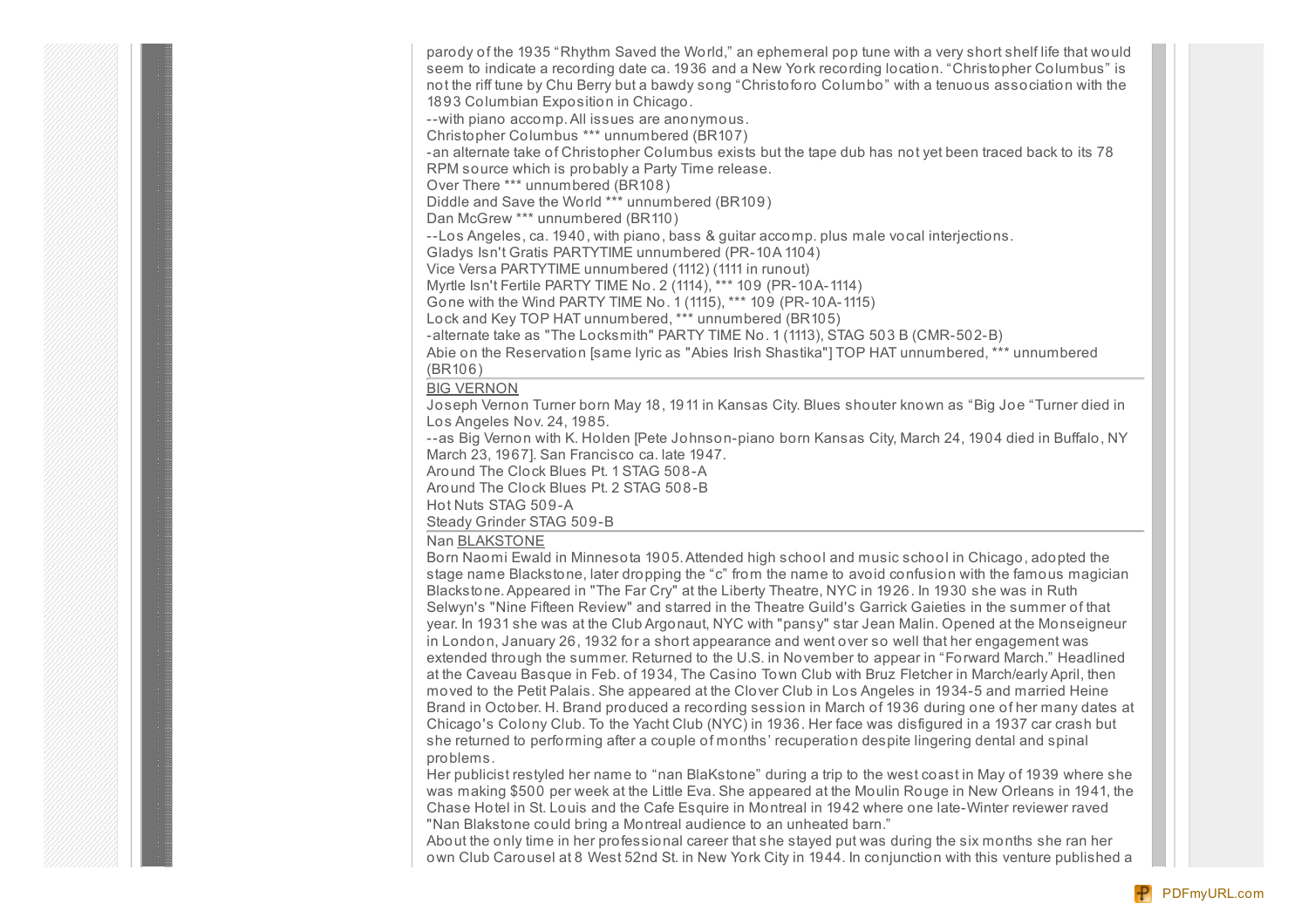collection of her special material as "Nan Blakstone's Party Room" with second husband and manager Ronald.A. Gerard. Despite being much younger than Nan, Gerard controlled her business affairs and managed her act. He designed advertising, organized the presentation and controlled the bookings. She finally achieved the ultimate recognition available to her profession when she was officially "banned in Boston" during a run at the Satire Room of the Hotel Fengate late that year. Though her material was for adult audiences she experienced relatively few problems with officialdom while performing. In fact she was brought in to replace some scandal-ridden black performers at Lindsay's Sky-Bar in Cleveland in 1942. Only La Conga, N.Y in 1943 had serious problems with her act and she would return to the Fengate in 1947. Broadway beckoned in 1946 and she headlined Irving Kaye Davis' play with music "Cap and Gown." In 1947 she had a highly successful run at Ruby Foo's in Montreal. Ben Lane of Gala Records began to court Blakstone and Gerard early in 1947 as the two-year moratorium on re-recording tunes for other companies approached the expiration date but there was considerable suspicion regarding Lane's accounting practices. Gerard began to work with Detroit writer Haviland Reves, a stringer for The Billboard and personal friend in order to secure a deal with a more trustworthy company. Saffady of Vogue records was initially enthusiastic but withdrew. Industry veteran Max Lipin was putting together his Cosmo/Crown catalog and forecast massive sales potential for Blakstone's material.A tentative recording date was set for March of 1947 but this deal, too, failed to materialize. Snubbed by Manor, Jewel and Bullett, Gerard and Reves decided to produce an album themselves but the record industry was in a bad way in the late 1940's and neither one had any real experience. Their Hush Hush project was a disaster because of haphazard distribution and lack of working capital. Blakstone suffered a stroke in June of 1949 but recovered and was back performing at the Catalina Lounge in Houston by year's end. Died suddenly of a cerebral hemorrhage September 24, 1951. She was the best-known and highest paid female "sophisticated" performer of the 1930's and '40's, inspiring Reta Ray, Ruth Wallis and many others to abandon the grind of the pop singer. Blakstone's Gala records in particular sold very well, over 300,000 total for the eight discs. The first entries are commercial recordings included for completeness. --Nan Blackstone with Leroy Shield, dir. and piano plus sax, tenor sax and violin, Chicago, May 25, 1927. (BVE 40946-1,2,3) Maybe You'll Be The One To Care (Joe McKiernan) Victor unissued (BVE 40947-1,2) That's How I Know I Love You (Irving Kahal-Francis Wheeler-Ted Snyder) Victor unissued --with own piano plus violin, same date. (BVE 40948-2) Counting the Days (Irving Kahal-Francis Wheeler-Ted Snyder) Victor 21106-B unreleased --with own piano, same date. (BVE 40949-1) So Tired (Geo.A. Little-Arthur Sizmore) Victor 21106-A unreleased Note: Although Victor was a national label it still recorded items of regional interest for local release. The above sides were requested by the Chicago office which authorized release on Dec. 7 but suffered a change of heart on Dec. 12 per one Mr. Erdman. No labels were prepared for 21106 but test pressings may exist. --New York City, June 16, 1931. (TCL 1500) Queen Isabell Brunswick test (TCL 1501) Hit or Miss Brunswick test --with novelty orch. including Nat Gonella trumpet and scat vocal, London, Sept. 28, 1931. (206) I'll Putcha Pitcha in the Papers Oriole P.107 (U.K.) (208) All for the Sake of Love (Hart, Blight) Oriole P.107 (U.K.) --with piano, London, c. late 1932. (492) You Are Too Beautiful Oriole SP 492-5 (U.K.) (495) What Have We Got To Lose? Oriole SP 492-5 (U.K.) --acc. by Ginger Croom-Johnson, piano. London, May 11, 1933. (CE 6068-1) You're Getting To Parlophone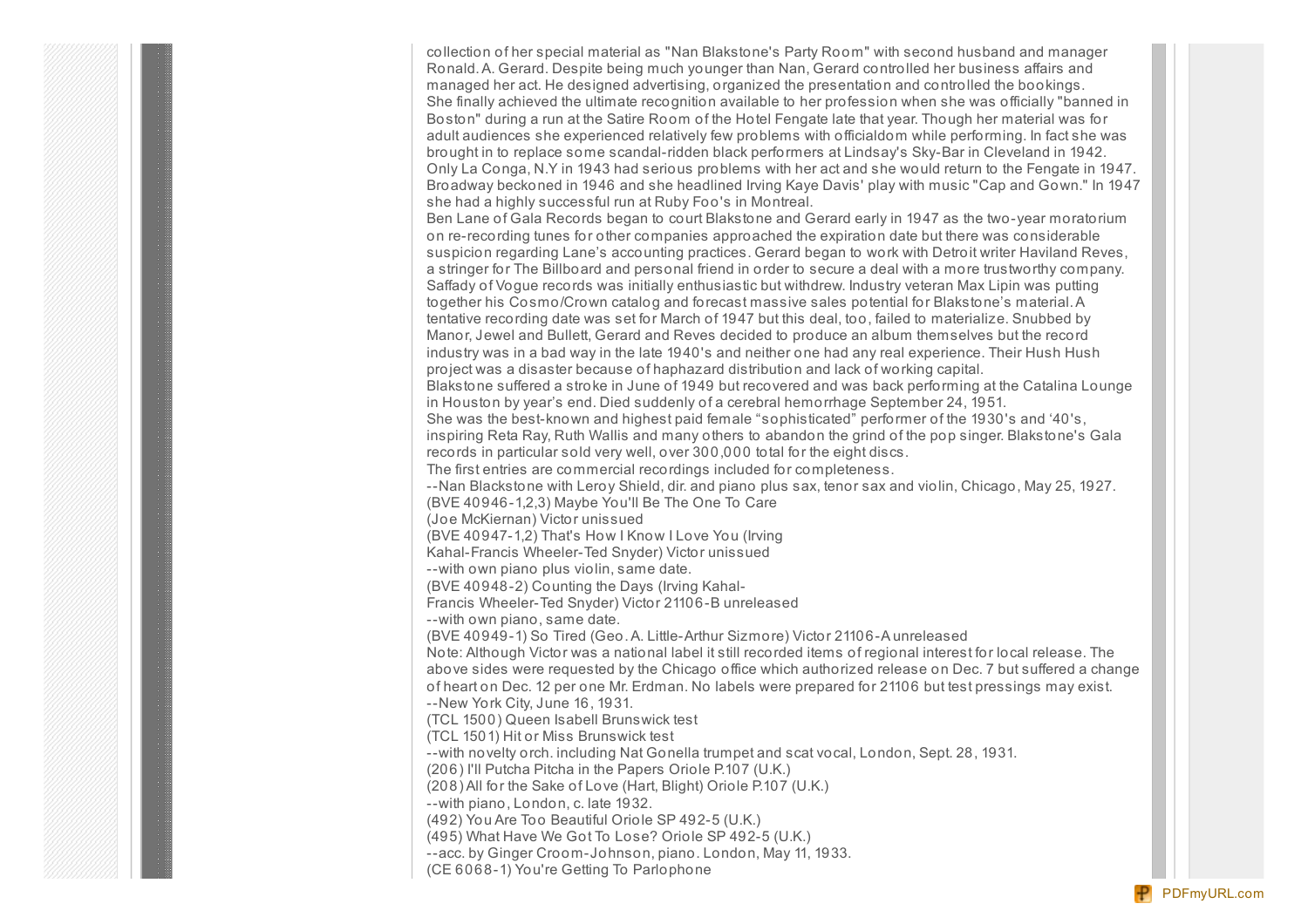Be a Habit with Me R 1536 (U.K.) (CE 6069-1) I'll Putcha Pitcha in the Paper Parlophone R 1536 (U.K.)

--Nan Blakstone at the Piano. New York City, American Record Corp. studios April 6, 1934. (PB 15136A) I Can't Find a Place To Do It LIBERTY MUSIC SHOP L-161 (PB 15137A) Modern Romeo LIBERTY MUSIC SHOP L-161

--Chicago, Decca studios, ca. Mar. 1936. (9848A) Isabella-the Queen H. BRAND BL-202, LIBERTY MUSIC SHOP BL-202 (9849A) Myrtle Isn't Fertile Anymore H. BRAND BL-201, LIBERTY MUSIC SHOP BL-201 (9850A) I'm Not in the Way of My Family H. BRAND BL-200, (I'm Just in the Family Way) LIBERTY MUSIC SHOP BL-200 (9851) I've Got ItAgain [Ned Lehak-Allen Boretz] H. BRAND BL-200, LIBERTY MUSIC SHOP BL-200 (9852A) Stardust H. BRAND BL-201, LIBERTY MUSIC SHOP BL-201 (9853A) I'm The Laziest H. BRAND BL-202, Gal in Town [Cole Porter] LIBERTY MUSIC SHOP BL -202 --note: Liberty Music Shops packaged these discs in albums and pasted its stickers over the label above the spindle hole, no issues with actual LMS labels have been reported. Unnumbered H. Brand discs were pressed in the early 1940's, probably as singles for lobby sales. Couplings differ from the LMS issues. --Chicago ca. June, 1942. Recitation, unacc. 16" 33 1/3 RPM demo for Stanford Zucker office (New York City) Merchant Seaman's Voyage into Courage

--Labels show what are assumed be matrix instead of catalog numbers, alternate takes indicated. Following three discs in unnumbered Gala album "The World's Greatest Interpreter of Sophisticated Song." New York City ca. Jan. 1946, sides are coupled as grouped.

" " Reared Its Ugly Head GALA 1013B-1, B-2, B-3 Little Richard's Getting Bigger GALA 1015B, B-2, B-3

Riding Academy GALA 1017B, B-1, B-2 A Lady's a Lady No Matter What Cooks GALA 1014B-1, B-2 Who Brought Me Home GALA 1016B-1, B-2 Cobwebs (Neville Fleeson) GALA 1018B, B-1, B-2

-Detroit, 1946. Horse with a Buggy Behind GALA 1019 Lady Godiva GALA 1019 --w.Artie Fields and his Orch. New York City, 1946. I'm the Laziest Gal in Town GALA 1020 A1, A-2, A-3 Elevator Song GALA 1020 B1, B-2 Ragged But Right GALA 1021A,A1 Get Yourself a Past GALA 1021 B, B1 -same, with piano acc. Isabella the Queen GALA 1022 A-1 Emmoine Looks Back at his Army Days GALA 1022 B-1 Blakstone's Admission of Being a Good Girl [Revel-Gordon] GALA 1023 A-1 Catherine Madcap, Empress of Russia GALA 1023 B-1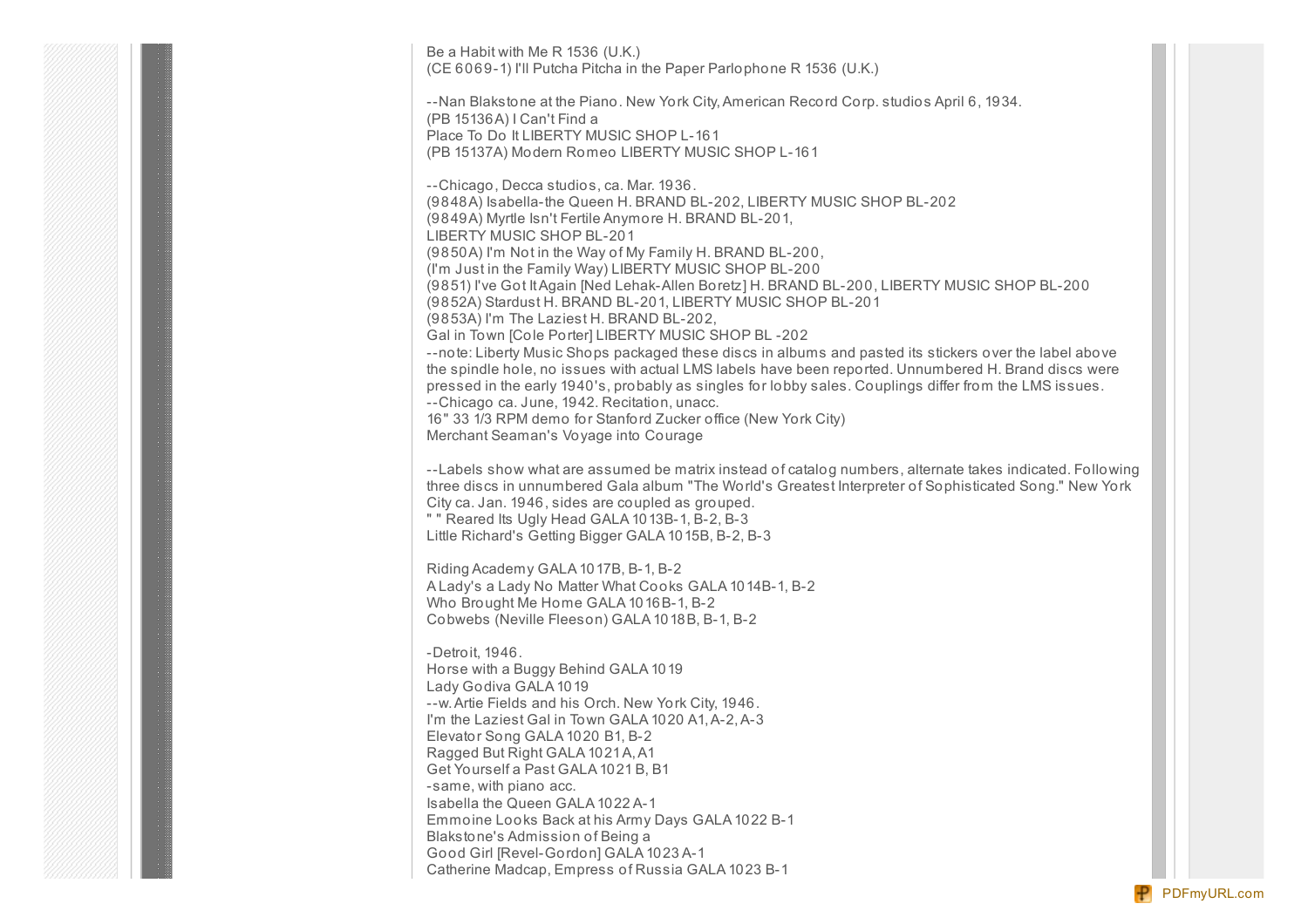--set titled "Private Collection: Gems of Sophistication" Raymond Ladoucer at second piano. Produced by Ronald Gerard. Hollywood, Universal Studios late Nov., 1947. Released by Frederick Lee Corp. (PC 101) The Throttle Murder PRIVATE COLLECTION OF Mystery (Authentic Report) NAN BLAKSTONE 070 A (PC 102) The End of the Honeymoon PRIVATE COLLECTION OF (Factual) NAN BLAKSTONE 070 B (PC 104) Mrs. Studdiford Van Pelt PRIVATE COLLECTION OF (The Diplomatic Dinner) NAN BLAKSTONE 071A (PC 105) The Horse With the PRIVATE COLLECTION Buggy Behind OF NAN BLAKSTONE 071 B (PC 106) Blakstone's Frustration PRIVATE COLLECTION (Can't Find a Place To Do It) OF NAN BLAKSTONE 072 A (PC 107) A Gentleman of the Press PRIVATE COLLECTION OF NAN BLAKSTONE 072 B, "A Gentleman of the Press" a.k.a. "I'll Putcha Pitcha in the Paper" from "The Third Little Show" (1931). --set titled "Private Collection of Nan Blakstone" (Random Album II) These were recorded with the intention of supplanting the Gala recordings with a superior product. Raymond Ladouceur, second piano, Dec., 1947. (PC 114) Cobwebs (Fleeson) RANDOM 1018 (PC 117) Who brought me home RANDOM 1018 (Goodman-Ellison) (PC 127) A lady's a lady RANDOM 1019 (No matter what cooks) (Goodman-Andrews) (PC 128) Riding academy RANDOM 1019 (Smithson-Blakstone) (PC 129) Little Richard's getting RANDOM 1017 bigger (Shapiro-Seelan-Lee) (PC 130) "----" Rears its ugly head (Green) RANDOM 1017 -same, late Dec. 1947 released in 1949 set titled The New Hush Hush Album (Hush Hush album 1) Raymond Ladouceur, second piano (as "Ramum" on Jubilee issue, which couples HH 1B and 2B). Ladouceur was a Canadian who was added to the large company assembled for an appearance at Ruby Foo's in Montreal. Problems with immigration lead to a parting of the ways. Life on Donkey Island HUSH-HUSH HH 1 B, JUBILEE HH 1 Blakstone's Torch Song HUSH-HUSH HH 3 A He Should Have Been a WAC HUSH-HUSH HH 3 B Blakstone's Secret Passion HUSH-HUSH HH 2 B, JUBILEE HH 2 My Boyfriend Elmer HUSH-HUSH HH 2 A Let's Fall in Love HUSH-HUSH HH 1A Note: a total of 39 tunes was cut at the Nov./Dec., 1947 sessions. The BLENDERS Ollie Jones-tenor, Tommy Adams-baritone,Abel DeCosta-tenor, and James Deloatch-bass, acc. by Terry Brannon, piano. --New York City, late 1953. Don't Fuck Around with Love \*\*\* unnumbered This was an obscene parody of their East Coast hit "Don't Play Around With Love" recorded by Joe Davis Lucille BOGAN Born April 1, 1897 in Amory MS. Blues singer who recorded extensively in the 1930's. "Shave me dry" qualifies as the raunchiest blues recorded before World War II.Another version of the same tune with Walter Roland has appeared on microgroove. It probably dates from a much later session and is not known to have been issued on 78. Died Aug.10, 1948 in Los Angeles.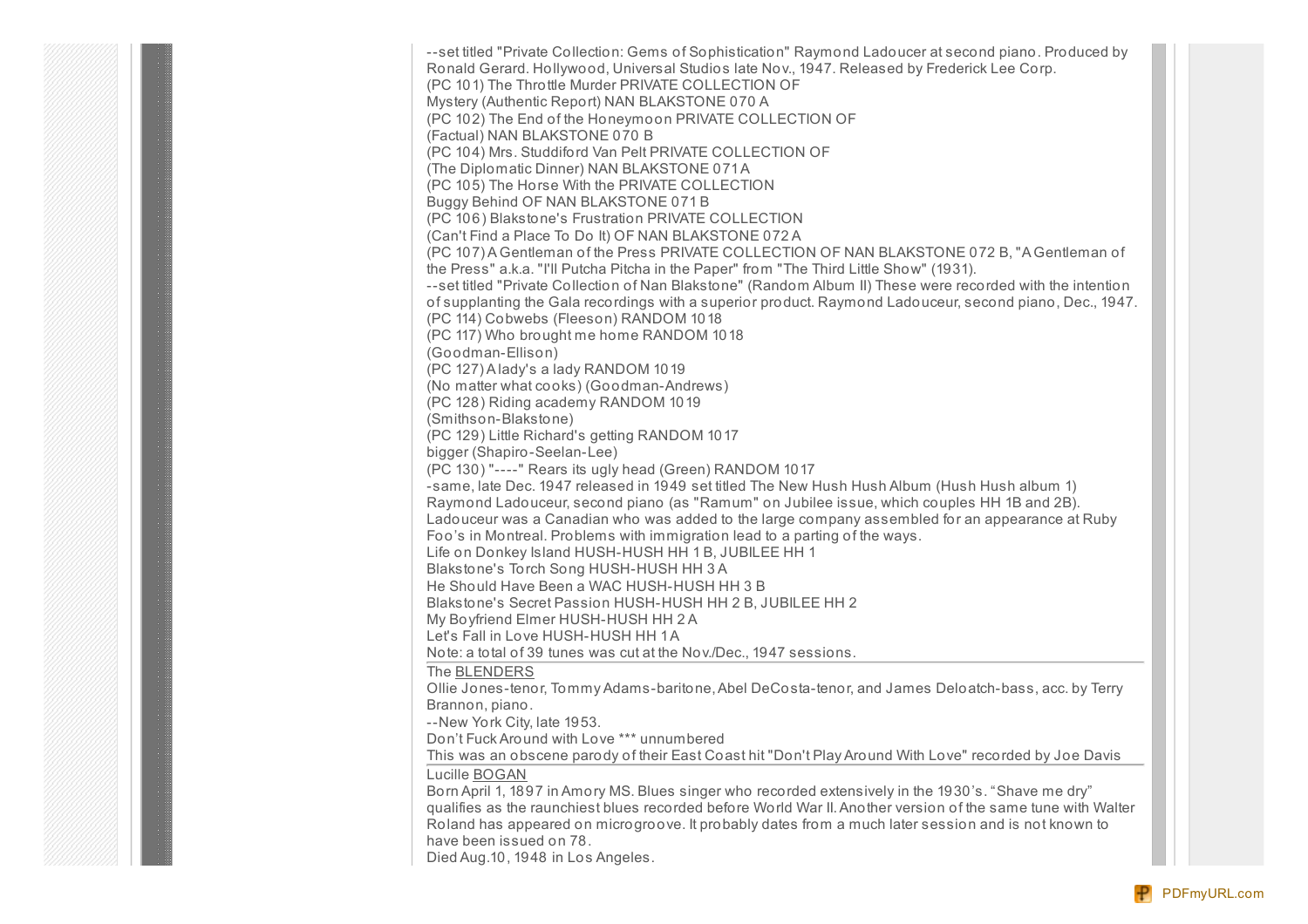--accompanied by Walter Roland piano and vocal interjections.American Record Corp. studios, New York City, July 19, 1933.

(TO 1316) Till the cows come home ARC Test

(TO 1317) Shave me dry ARC Test

-Dub with conclusion cut titled "Pearl's Delight" \*\*\* unnumbered (PB-A)

-later dub w. edited intro and end. \*\*\* KL-120 A (KL-120-A), \*\*\* unnumbered , \*\*\* (KL-120 A)

(some copies as "Shave Em Dry")

Amile BORES

--Probably New York City, late 1940's.

Mish mash \*\*\* unnumbered

### Ray BOURBON

Real name probably Hal Waddell, b. Texarkana, TX 1892. Worked in vaudeville with Bert Sherry as "Bourbon and Sherry". One of the most extroverted of drag queens, he may have made radio history when his "Boys Will Be Girls" review was raided by the police during a 1932 broadcast. Club dates, frequent arrests and extensive recordings followed in the 1930's and '40's. He was featured in Mae West's production "Catherine Was Great" and a revival of "Diamond Lil." Opened as a single Nov. 22, 1951 at La Commedia on West 52nd St. in New York. Cora Veasy Sherry (any relation to Burt?) presented his review intime "Don't Call Me Madam" in the early 1950's. He attempted to revive his flagging career by announcing a (fake) sex-change operation in 1956. Died of a heart attack in Big Spring, TX July 19, 1971 while serving 99 years for murder. --as Scotch and Bourbon, comic dialog. Los Angeles, Oct. 29, 1929.

(LTR 236-A, B) Shopping with Ella (Rae Bourbon) Brunswick test

(LTR 237-A, B) Ella in Hollywood (Rae Bourbon) Brunswick test

--Rae Bourbon, probably Recordings, Inc. studios Los Angeles, Mar. 17, 1931.

(LAT 973-A) I Want To Be Good Brunswick test

--Ray Bourbon with piano accp. Bart Howard [composer of "In Other Words,"

a.k.a "Fly Me to the Moon" inducted into The Songwriters' Hall Of Fame as a Towering Song in 1999.] Hollywood, 1935. Good-Humor and later dubbed

issues are anonymous.

Sisters of Charity (12-inch) WESTERN RECORD CO. BOURBANA WR-711-A Three Shop Girls (12-inch) WESTERN RECORD CO. BOURBANA WR-711-B

My First Piece WESTERN RECORD CO. BOURBANA WR-712-A, HOLLYWOOD HOT SHOTS 391A (WR 712 A),

GOOD-HUMOR 7-B (WR-712-A), PARTY NOVELTY'S 7-B , \*\*\* unnumbered (WR-712-A) I'm in the Mood WESTERN RECORD CO. BOURBANA WR-712-B, \*\*\* unnumbered (WR-712-B) Last Piece WESTERN RECORD CO. BOURBANA WR-713-A, HOLLYWOOD HOT SHOTS 381

Lowbrow WESTERN RECORD CO. BOURBANA WR-713-B,

HOLLYWOOD HOT SHOTS 393A (WR-713-B)

Gigolo WESTERN RECORD CO.BOURBANA WR-714-A,

HOLLYWOOD HOT SHOTS 382 (WR 714A), \*\*\* unnumbered (WR-714-A)

Chiropractor's Wife WESTERN RECORD CO.BOURBANA WR-714-B, HOLLYWOOD HOT SHOTS 363, \*\*\* unnumbered (WR-714-B)

-anonymous dubs retitled "The Masseur" NOVELTY 103, PARTEE unnumbered, \*\*\* unnumbered (2538), HIGH SOCIETY 501 (2538), PARTY RECORD unnumbered (2538)

Navy Day for Tessie WESTERN RECORD CO.BOURBANA WR-715-A, \*\*\* unnumbered (WR-715-A) -anonymous dub retitled "I Think I'll Join the Navy" GOOD-HUMOR 18-B, PARTY NOVELTY'S 18-B (33) Spanish Passion WESTERN RECORD CO. BOURBANA WR-715-B, HOLLYWOOD HOT SHOTS 380, \*\*\* unnumbered (WR-715-B)

Cocktail Time WESTERN RECORD CO.BOURBANA WR-716-A -Later issues retitled "Cocktail Ray" HOLLYWOOD HOT SHOTS unnumbered, GOOD-HUMOR unnumbered (side No. 277), GOOD-HUMOR 5B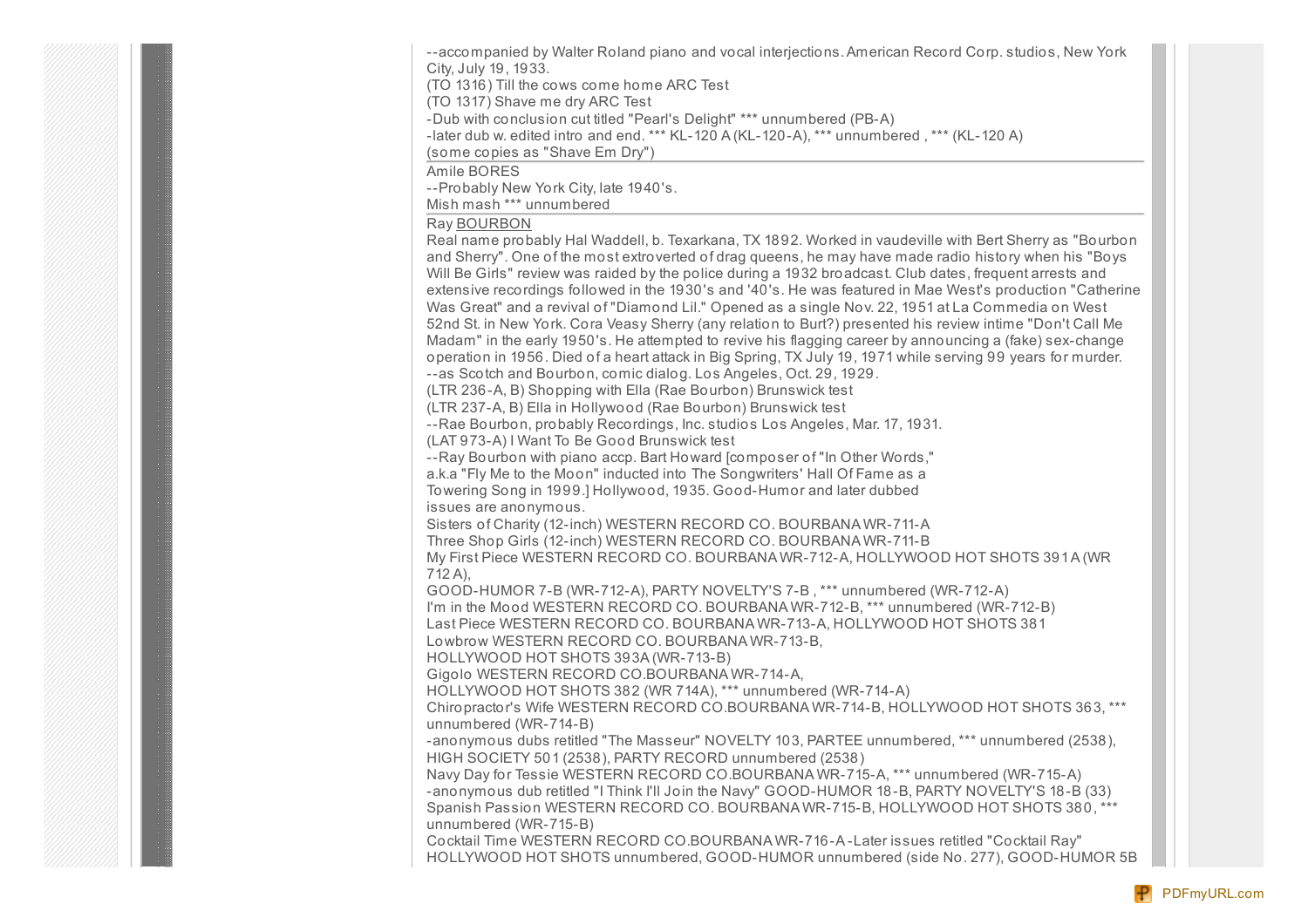(WR 716-B) -anonymous dub retitled "Virgin-ia's Downfall" RISQUÉ 2-B -anonymous dub retitled "Virgin for Short" KICKS 17-A (JJ-3) -anonymous dub retitled "Virgin" STAG 500 B (JJ-3) Forbidden Broadcast WESTERN RECORD CO. BOURBANA WR-716-B, HOLLYWOOD HOT SHOTS unnumbered (376), IMPERIAL 300 A Her First Swimming Lesson WESTERN RECORD CO.BOURBANA WR-717-A, GOOD-HUMOR 10-B (717), PARTY NOVELTY'S10-B -anonymous dub retitled "Her First Lesson" PARTY RECORD 500A Love Child WESTERN RECORD CO. BOURBANA WR-717-B --Piano by Bart Howard. Hollywood, ca. 1935. These may be untraced Western Record Co. Bourbana recordings or the WR Bourbanas may comprise most of the missing matrices between X4 and X19. White label \*\*\* issues are anonymous. (X1) Man's Man IMPERIAL 101B Note: some copies read "Gentleman's Gentleman" and may substitute a later performance. (X2) Susie IMPERIAL 100A (X3) My Family Tree IMPERIAL 100B (X4) Sarah From Saharah IMPERIAL 101A (X 019) Russian Refugee \*\*\* unnumbered (X020) Tennis Champ \*\*\* unnumbered (X021) The Trial Of Carrie P. Potts Pt 1 \*\*\* unnumbered (X022) The Trial Of Carrie P. Potts Pt 2 \*\*\* unnumbered (24) Strip Tease Queen HOLLYWOOD HOT SHOTS 338, GOOD-HUMOR 17A, PARTY NOVELTY'S 17 A -as Strip Queen IMPERIAL 300 B (X 025) Shanghai Flo \*\*\* unnumbered (X 026) Singapore Lilly \*\*\* unnumbered -as Bourbanas (Ray Bourbon with George Chichester "Chet" Forrest and Robert C. Wright) American Record Corp. studios, Los Angeles, Dec. 18, 1935. (LA 1082) My Harmony Man A.R.C. unissued? (LA 1083) My Swimming Lesson A.R.C. unissued? --Piano by Bart Howard. Decca Studios, New York City, 1936. (75220B) Trombone Trixie LIBERTY MUSIC SHOP L-209 (75221A) Her First Lesson LIBERTY MUSIC SHOP L-209 (75222A) Chiropractor's Wife LIBERTY MUSIC SHOP L-208 (75223A) Gigolo LIBERTY MUSIC SHOP L-208 --piano by Jack Burke. Reeves Sound Studios, New York City, 1940. (3439) Bashful Cowboy LIBERTY MUSIC SHOP L-318 (3440) Millie LIBERTY MUSIC SHOP L-318 (3442) Bedtime Story Part 1 LIBERTY MUSIC SHOP L-319 (3443) Bedtime Story Part 2 LIBERTY MUSIC SHOP L-319 (3444) Spanish Opera LIBERTY MUSIC SHOP L-320 (3445-1) Oriental Opera LIBERTY MUSIC SHOP L-320 --Hollywood, dating and sequencing of Imperial releases is problematic at best. Dinnertime Part 1 IMPERIAL 5X A Dinnertime Part 2 IMPERIAL 5X B --Hollywood, accomp. piano or by muted trumpet, piano, guitar & bass.\* Some items from this period have

an additional numeral "1" prefixed to the catalog number in the runout.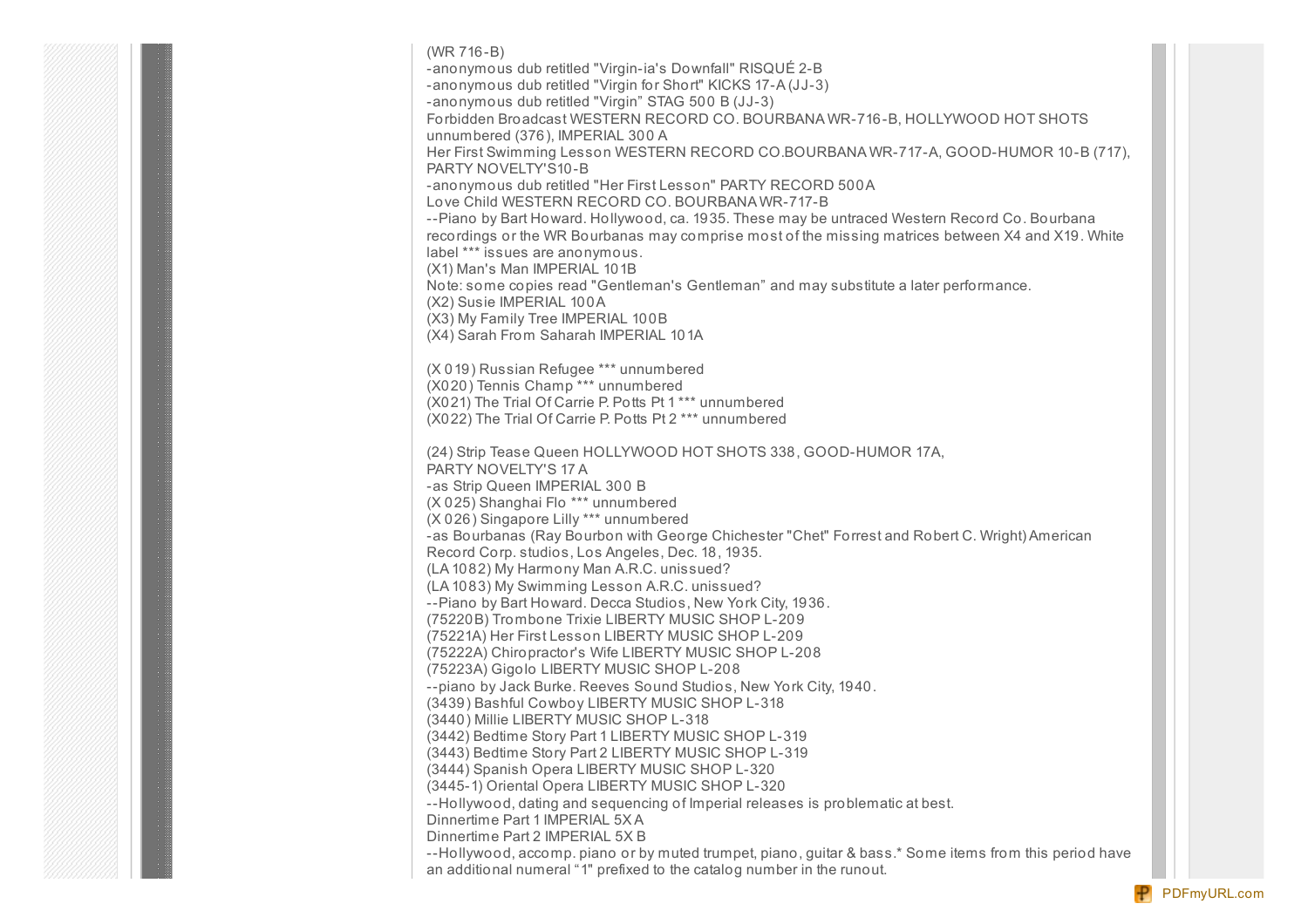My Ace in the Hole\* IMPERIAL 103 A (1103A) Three Guesses IMPERIAL 103 B (1103B) Fountain of Youth IMPERIAL 104 A Tessie IMPERIAL 104 B Chief Peanut Stand IMPERIAL 105 A (1105A) Take A Lei \* IMPERIAL 105 B (West coast pressings as "Take a Lay") (1105B) -anonymous dubs retitled "Looking For Lei" RISQUÉ 5, LAFF RECORDS L7B --Piano by Bart Howard. Sunday Ride pt. 1 & 2 IMPERIAL 106 A/B --Hollywood, Joey Melborn, piano. Gland Opera IMPERIAL 107 A To Hell with the Range IMPERIAL 107 B In "Ray Bourbon Imperial Album No. 2" Hollywood Appendicitis IMPERIAL 108 A Hollywood Drive-In Storehouse IMPERIAL 108 B -New York City, ca. 1942, anonymous releases. Days of Yore HI-LITE RECORDS 103 -same performance titled "When Knighthood Was in Flower" PARTY RECORD 515B Air Raid Warden PARTY RECORD 515A --Hollywood, Joey Melborn, piano. Since Ivan Started Divin' IMPERIAL 109 B (1109 B) -dubbed as "Since Ivan Started Divan" (sic) PARTY RECORD unnumbered (1109 B) Mrs. Willouby Objects IMPERIAL 109 A My First Piece IMPERIAL 110 A My Last Piece IMPERIAL 110 B --Hollywood. Country Ham IMPERIAL 110 A (12-inch) Forty-Five IMPERIAL 110 B (12-inch) --Hollywood, George Kent, piano [On Clark Phonograph pressings, 112-B reads "Queen of the May" and Kent is not credited.] Orchids To Alice IMPERIAL 112 A (1112A) Queen of the Navy/Queen of the May IMPERIAL 112 B (1112B) In "Ray Bourbon Imperial Album No. 2" --accompanied by Forrest and Wright, Hollywood. May be related to (or even part of) the Dec. 18, 1935 Bourbanas session. The Piano Teacher Part 1 IMPERIAL 113 A The Piano Teacher Part 2 IMPERIAL 113 B --Jack Burke at the piano, C. P. MacGregor studios, Hollywood. Nero IMPERIAL 118 A (AM) Constance IMPERIAL 118 B --Jack Burke at the piano, Hollywood. Gentleman's Gentleman NEW BOURBON RECORDS 101A The Rehearsal NEW BOURBON RECORDS 101 B The following were issued in unnumbered album "Hilarity From Hollywood" ca. 1945. -- with Wayne Reeves and His Russian Nofkies. (A-5896) (1T2) Strong, Solid, Sensational (Roberts-Fischer) (from the Mike Todd production "Catherine Was Great") NEW BOURBON RECORDS 101-B --with Wayne Reeves and his Main Streeters (A-5897) (2T-1X) Vacation in Nevada NEW BOURBON

[PDFmyURL.com](http://pdfmyurl.com?otsrc=watermark&otclc=0.01)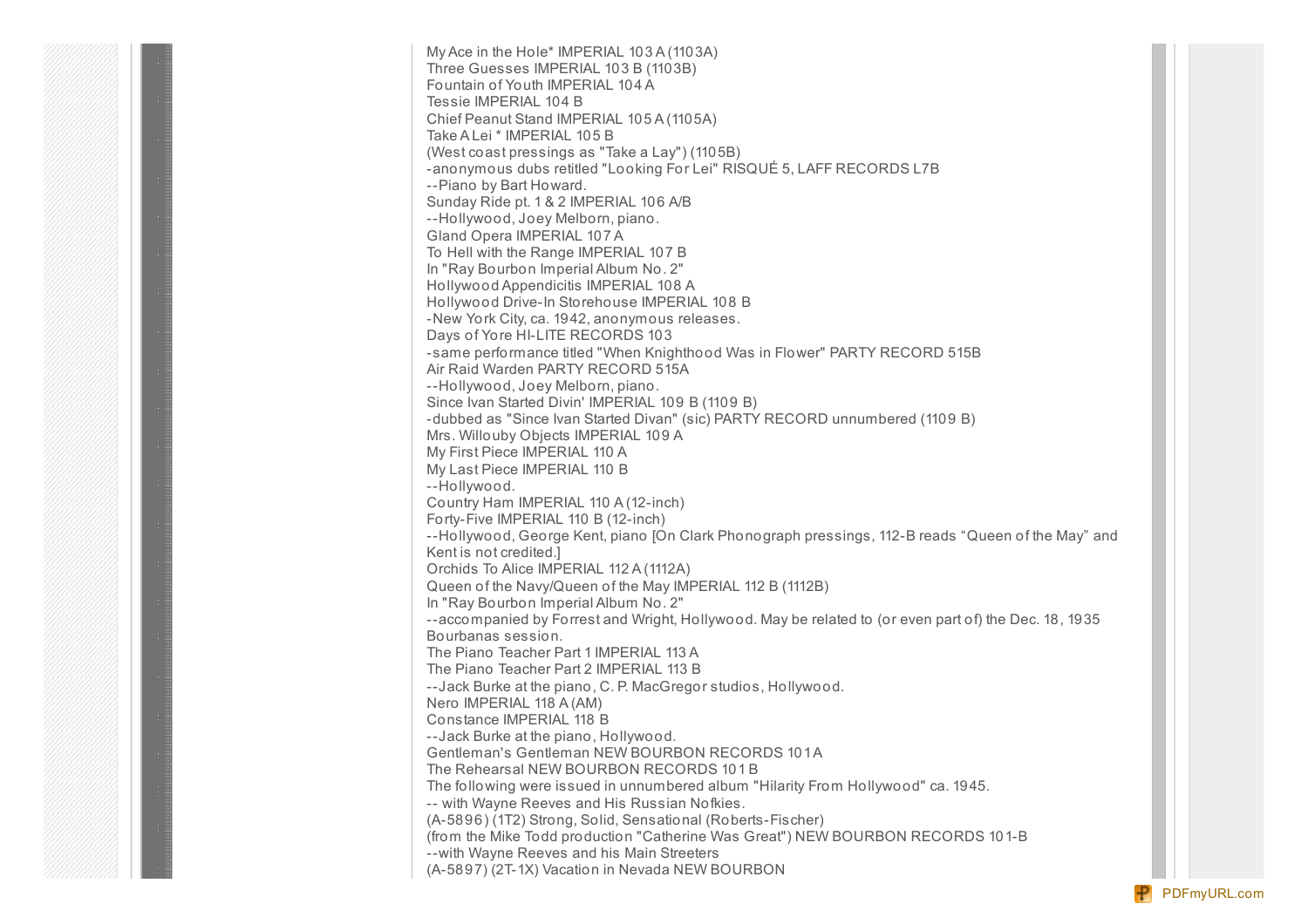